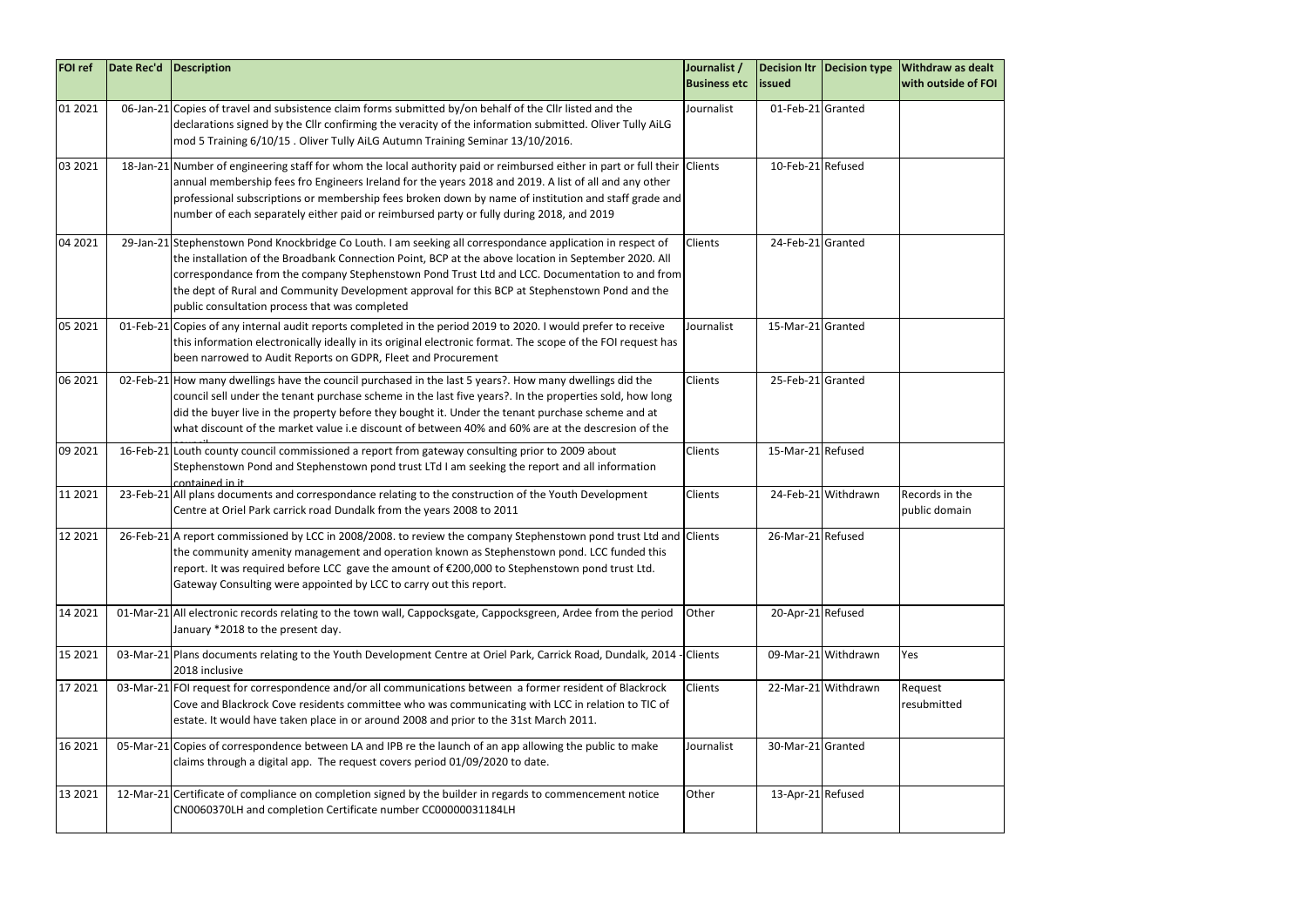| <b>FOI ref</b> | Date Rec'd | Description                                                                                                                                                                                                                                                                                                                                                                                                                              | Journalist /<br><b>Business etc</b> | <b>lissued</b>    | <b>Decision Itr Decision type</b> | <b>Withdraw as dealt</b><br>with outside of FO |
|----------------|------------|------------------------------------------------------------------------------------------------------------------------------------------------------------------------------------------------------------------------------------------------------------------------------------------------------------------------------------------------------------------------------------------------------------------------------------------|-------------------------------------|-------------------|-----------------------------------|------------------------------------------------|
| 18 20 21       |            | 18-Mar-21 Copies of all records held referring or relating to a proposal by a Cllr for DNA testing to be carried out<br>on dog waste as per the following article in the Dundalk Democrat                                                                                                                                                                                                                                                | Journalist                          | 15-Apr-21 Granted |                                   |                                                |
| 19 20 21       |            | 22-Mar-21 Correspondance and or all communications between n a former resident of Blackrock Cove and<br>Blackrock Cove Residents Committee who was communication with LCC in relation to TIC of the estate.<br>It would have taken place in or around 2008 and prior to the 31st March 2011.                                                                                                                                             | Clients                             |                   | 31-Mar-21 Part-granted            |                                                |
| 20 20 20       |            | 23-Mar-21 The residents of Everrits Lane Kells Rd Collon were not on this scheme that you have mentioned last<br>year so we are kind of confused now as to why LCC carried out the much needed repairs on the said<br>lane. Can you forward to me please a list of all works carried out in the years that you mentioned to<br>date under the FOI act of the road or roads that have been carried out within the budget you<br>mentioned | Clients                             |                   | 02-Apr-21 Withdrawn               |                                                |
| 21 2021        |            | 26-Mar-21 The minutes of meetings of the Housing and Disability Steering Group establised in the Administrative<br>area for 2019,2020 and 2021. Additionally I am seeking membership of the Steering Group for the<br>three years and attendence at the meetings referred to above                                                                                                                                                       | Clients                             | 14-Apr-21 Granted |                                   |                                                |
| 23 2021        |            | 29-Mar-21 All information about a grant given to Knockbridge Tidy Towns for €3,800. This grant was given as part<br>of the tidy towns project scheme 2018. The information request extends to the application for funding<br>from Knockbridge Tidy Towns, including quotations invoices and all correspondence between LCC and<br>Stephenstown pond Trust.                                                                               | <b>Clients</b>                      |                   | 16-Apr-21 Part-granted            |                                                |
| 24 2021        |            | 30-Mar-21 All documents in electronic and paper format relating to the taking in charge of the Saltown estate,<br>Bellewsbridge Rd Dundalk . All info held including planning.                                                                                                                                                                                                                                                           | Clients                             |                   | 14-Apr-21 Withdrawn               | Withdrawn and<br>dealt with outside<br>$5 - 2$ |
| 27 2021        |            | 13-Apr-21 Costs relating to the commissioning of the Dublin-Belfast Economic Corridor report "The Dublin-Belfast Journalist<br>Economic corridor" Current profile, potential for recovery & Opportunities for Cooperation.                                                                                                                                                                                                               |                                     | 27-Apr-21 Granted |                                   |                                                |
| 26 2021        |            | 13-Apr-21 The amount of money made available to your local authority throughout 2020 for traveller<br>accomodation sites. The amount of money drawn down by your local authorities for use on traveller<br>accommodation sites.                                                                                                                                                                                                          | Journalist                          | 07-May-21 Granted |                                   |                                                |
| 25 2021        |            | 13-Apr-21 Can you please provide me with any information your department has relating to governement<br>supports provided to Oriel Estates Clogherhead Ltd During the Covid -19 pandemic . I would be grateful<br>to receive info within the statutory time period                                                                                                                                                                       | Clients                             | 11-May-21 Refused |                                   |                                                |
| 29 20 21       |            | 14-Apr-21 The amount of mileage/Travel expenses in € claimed by and/or paid to each individual member of the<br>county council between March 1 2020. to date (April 13,2021) I request that this information is broken<br>down by council member and by month over the time period specified                                                                                                                                             | Journalist                          |                   | 11-May-21 Part-granted            |                                                |
| 31 2021        |            | 19-Apr-21 This is a Nation wide survey on Assaults on various wardens been sent to all Councils. We are looking<br>to compile feedback on assaults reported into various Councils from their wardens                                                                                                                                                                                                                                     | Other                               | 28-Apr-21 Granted |                                   |                                                |
| 33 2021        |            | 23-Apr-21 1; The total value of monies outstanding to the council for statutory charges on 31/12/21. 2: The total<br>sun paid to third party providers for debt management and recovery services in the year 2020. 3: The<br>date on which the Debt Management / Recovery Collection cnotract is due for renewal . 4: The name<br>of the entity that currently holds that contract                                                       | Other                               |                   | 18-May-21 Withdrawn               | Withdrawn and<br>dealt with outside<br>of FOI  |

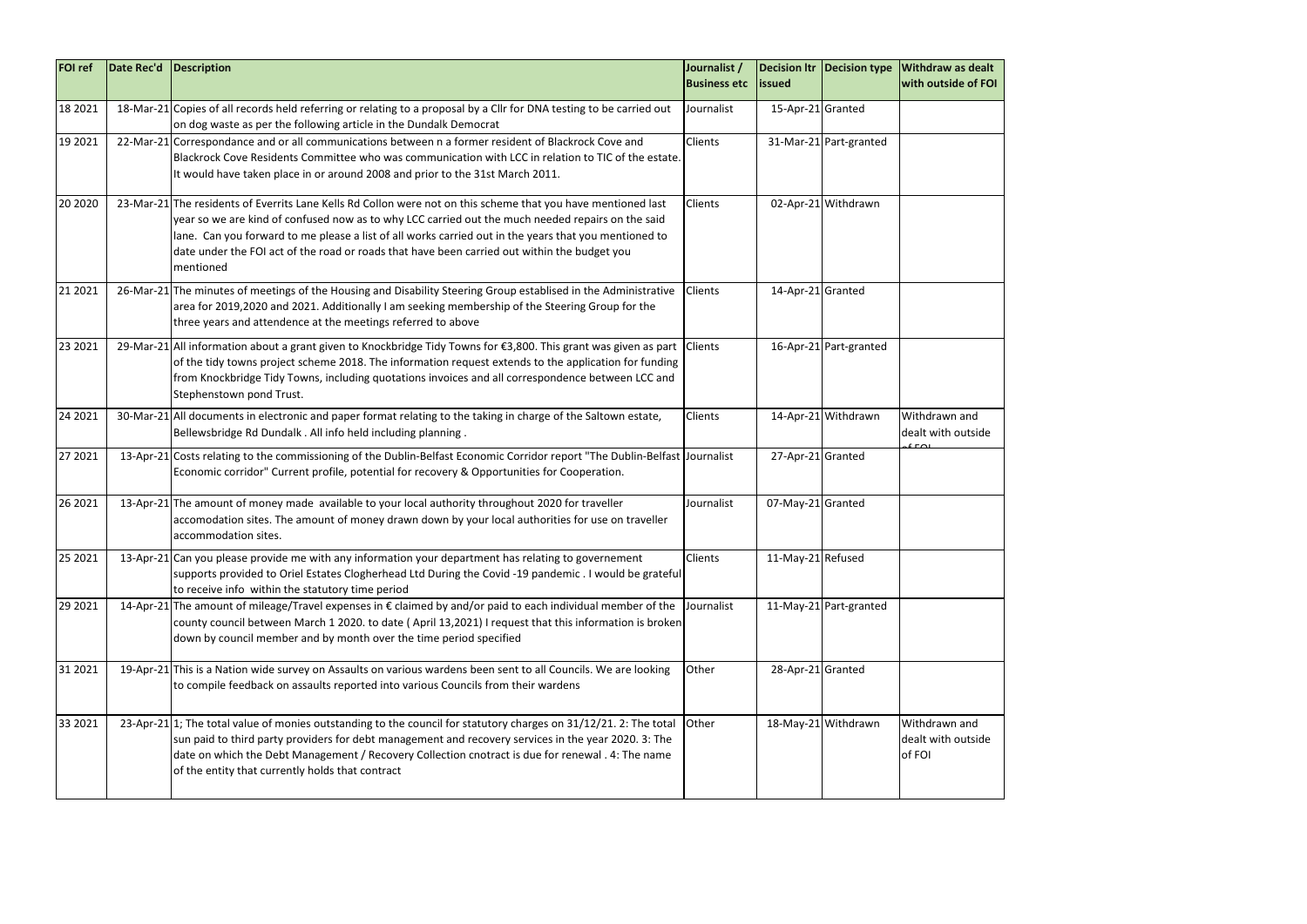

| <b>FOI</b> ref | Date Rec'd | Description                                                                                                                                                                                                                                                                                                                                                                                                                                                                                                       | Journalist /<br><b>Business etc</b> | <b>lissued</b>    |                             | Decision Itr   Decision type   Withdraw as dealt<br>with outside of FO |
|----------------|------------|-------------------------------------------------------------------------------------------------------------------------------------------------------------------------------------------------------------------------------------------------------------------------------------------------------------------------------------------------------------------------------------------------------------------------------------------------------------------------------------------------------------------|-------------------------------------|-------------------|-----------------------------|------------------------------------------------------------------------|
| 32 2021        |            | 24-Apr-21 21 U 087 Alleged non compliance with conditions to planning reference 19/319 at Clonmore Ardee. I<br>request under FOI Internal instructions by the planning enforcement officer and report on foot of the<br>decision dated 20th April, 2021. Any other documents relating to the issue or the decision                                                                                                                                                                                                | Other                               | 18-May-21 Granted |                             |                                                                        |
| 35 2021        |            | 26-Apr-21 No of dogs taken in to pond, with a breakdown for each individual year. From 2016 to 2020. No of<br>dogs reclaimed. No of dogs surrendered. No of dogs re-homes. No of dogs destroyed. No of people<br>fined for failing to produce a current dog licence. NO of people fined for failing to keep their dog under<br>effectual control. No of people fined for failing to have a collar or ID on their dog.                                                                                             | Journalist                          |                   | 13-May-21 Part-granted      |                                                                        |
| 34 2021        |            | 26-Apr-21 Addresses of all houses currently owned or leased by the Council in the Co Louth area which may or<br>may not be currently occupied by tenants                                                                                                                                                                                                                                                                                                                                                          | Other                               | 27-May-21 Refused |                             |                                                                        |
| 39 2021        |            | 04-May-21 Copies of any correspondance between the Council and Comhaltas Ceoltoiri Eireann of the organisers<br>of the Fleadh Cheoil with regard to a large deficit associated witih running the event in Drogheda.<br>Copies of any correspondence bewteen the council and the Dept of Housing with regards to the above.<br>Both parts of this request to cover the period 1 Jan 2020 to date of receipt of the req.                                                                                            | Journalist                          | 17-May-21 Refused |                             |                                                                        |
| 40 2021        |            | 05-May-21 The amount of money the council has spent on street cleaning/removing litter since Jan 2019 to date<br>broken down by year. The area which had the highest amount of litter and /or the area that cost the<br>most to clean from Jan 2019 to date                                                                                                                                                                                                                                                       | Journalist                          |                   | 28-May-21 Withdrawn         | Withdrawn and<br>dealt with outside<br>of FOI                          |
| 41 2021        |            | 06-May-21 1) Of the over 200 properties in Co Louth, identified as potentially being in breach of the short Term<br>Letting regulations, how many of them are located in the Dundalk Carlingford local electoral area.2) in<br>relation to the short term letting regulations (SI No. 235 of planning and development Act 2000<br>(exempted Development)(no .2) Regulations 2019 a total of 45 warning letters were issued in 2020 by<br>LCC. I would like the info on all subsequent action taken in these cases | <b>Staff</b>                        | 02-Jun-21 Granted |                             |                                                                        |
| 43 2021        |            | 14-May-21 Records in relation to the amounts of Covid 19 financial supports received by Oriel Estates<br>Clogherhead Ltd under the business restart grant, rates waiver reliefs and small business assistance<br>scheme.                                                                                                                                                                                                                                                                                          | Other                               | 09-Jun-21 Refused |                             |                                                                        |
| 44 2021        |            | 17-May-21 Records pertaining to total amount of funding allocated to Domestic Violence services in 16,17,18,19<br>and 2020. A breakdown of what the above DV funds were spent on. The no of people accessing<br>emergency accomodation as a result of DV in same period. The no of people accessing other DV<br>services in same period. All correspondence between local domestic violence charities/activist groups<br>and LCC between Jan 2021- March 2021                                                     | Journalist                          |                   | 14-Jun-21 Part-granted      |                                                                        |
| 45 2021        |            | 18-May-21 All records as they relate to long term leasing agreements in the residential sector entered into by the<br>Local Authority since 2017.                                                                                                                                                                                                                                                                                                                                                                 | Other                               | 15-Jun-21 Refused |                             |                                                                        |
| 46 2021        |            | 18-May-21 All correspondence between officials in the Dept of Housing and the housing section officials of your<br>Local Authority as they relate to long term leasing deals within the residential sector since 2017                                                                                                                                                                                                                                                                                             | Other                               | 15-Jun-21 Refused |                             |                                                                        |
| 47 2021        |            | 18-May-21 Any application for a road opening licence or any works carried out to the allyway at the back of the<br>house of Drive One Muirhevnamore Dundalk.                                                                                                                                                                                                                                                                                                                                                      | <b>Business</b>                     | 15-Jun-21 Refused |                             |                                                                        |
| 51 2021        |            | 03-Jun-21 A list of all vacant homes within LCC remit, including addresses from 2017 to now broken down by<br>year. Communications regarding the Voids programme 2020 & 2021.                                                                                                                                                                                                                                                                                                                                     | Journalist                          |                   | 07-Jul-21 Deemed<br>refusal |                                                                        |
| 53 2021        |            | 09-Jun-21 A list of payments mde to Caas Ltd also trading as : Aos Planning; Caas; EIS ; Environment Impact<br>Services) during the period 1 Jan 2010 to 8 June 2021                                                                                                                                                                                                                                                                                                                                              | Other                               |                   | 05-Jul-21 Part-granted      |                                                                        |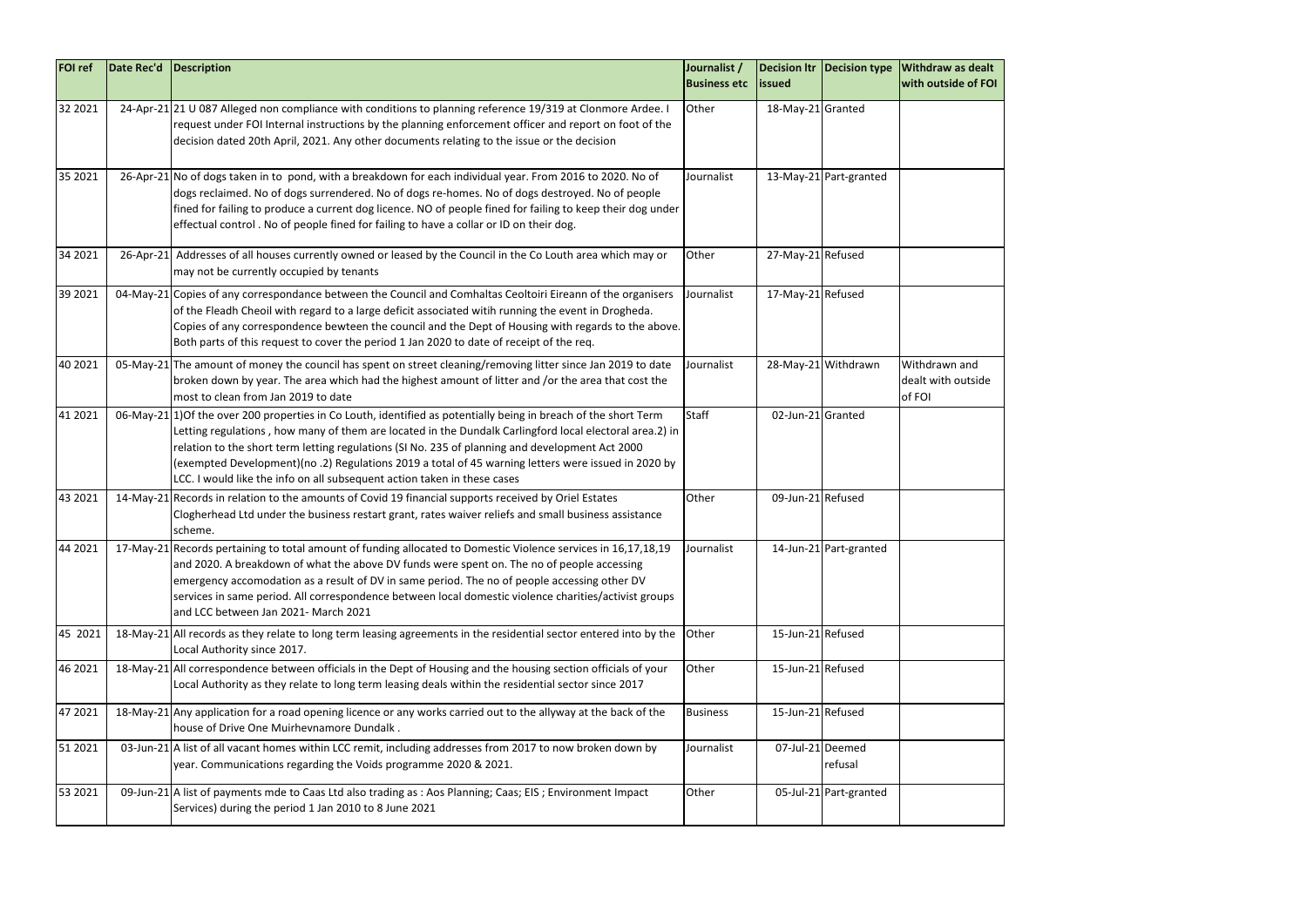

| <b>FOI ref</b> | Date Rec'd | Description                                                                                                                                                                                                                                                                                                                                                                                                                                               | Journalist /<br><b>Business etc</b> | <b>lissued</b>    |                        | Decision Itr   Decision type   Withdraw as dealt<br>with outside of FO |
|----------------|------------|-----------------------------------------------------------------------------------------------------------------------------------------------------------------------------------------------------------------------------------------------------------------------------------------------------------------------------------------------------------------------------------------------------------------------------------------------------------|-------------------------------------|-------------------|------------------------|------------------------------------------------------------------------|
| 52 2021        |            | 09-Jun-21 A copy of all correspondance between the Council and the company Superpedestrian relating to the<br>launch of electric scooter services in Dundalk and other parts of co Louth between March 1st 2021 and<br>June 9th 2021                                                                                                                                                                                                                      | Other                               | 05-Jul-21 Refused |                        |                                                                        |
| 50 2021        |            | 16-Jun-21 Data Breaches within LCC - The date when each breach was discovered, The number of people who<br>were impacted by individual breaches . Whetheror not they were reported to the Data protection<br>Commissioner and if reported the date when they were reported Whether or not they were resolved                                                                                                                                              | Journalist                          |                   | 02-Jun-21 Withdrawn    | Dealt with outside<br>of FOI                                           |
| 56 2021        |            | 22-Jun-21 Copies of any local authority audits of Traveller housing held by this council, completed in 2020 or Q1<br>2021. Copies of board minutes (or similar authority) for this council since April 2021.                                                                                                                                                                                                                                              | Journalist                          | 14-Jul-21 Refused |                        |                                                                        |
| 57 2021        |            | 23-Jun-21 I am req the breakdown nunbers of any/other/all units and the breakdown numbers of medical<br>/Adapted housing purchased by LCC eg St John of God's Complex Drumcar St Brigids complex etc from<br>2004 to date by LCC                                                                                                                                                                                                                          | Clients                             | 14-Jul-21 Refused |                        |                                                                        |
| 60 20 21       |            | 09-Jul-21 Full information on all rates charged and or paid, for all the commercial units in Dunleer enterprise<br>park, Shamrock Hill, Dunleer, Co Louth from 2015 to the current date                                                                                                                                                                                                                                                                   | Other                               | 04-Aug-21 Refused |                        |                                                                        |
| 59 2021        |            | 09-Jul-21 The number of sexual harrassment & sexual misconduct complaints made against LCC staff categorised Journalist<br>by year. The number of sexual harassment & sexual misconduct complaints that were upheld<br>categorised by year. The number of LCC staff suspended or fired as a result of the above complaints<br>categorised by year                                                                                                         |                                     | 05-Aug-21 Refused |                        |                                                                        |
| 61 2021        |            | 12-Jul-21 The number of people currently on your council disability housing waiting list figures, broken down by<br>Category of disability, i.e Physical disability, mental health disability, intellectual disability, sensory<br>disability, other disabilities. Length of time on waiting list, I,E <6mths, 6-12 mths, 1-2 years, 2-3 years, 4-<br>5 years, 5-7 years, >7years                                                                         | Journalist                          | 21-Jul-21 Granted |                        |                                                                        |
| 62 2021        |            | 14-Jul-21: Copies of memos and management letters sent and received between the Local Government Auditor Journalist<br>and the Council Chief Executive between 1 January 2021 to present                                                                                                                                                                                                                                                                  |                                     |                   | 20-Aug-21 Part-granted |                                                                        |
| 63 2021        |            | 14-Jul-21 Copies of any correspondance between the Council and Pavee Point/ The Irish Traveller Movement<br>regarding Traveller accomodation between 1 January 2021 to present. Copies of any internal<br>correspondence in Local authority Traveller accommodation unit regarding same, from 1 March 2021<br>to present.                                                                                                                                 | Journalist                          | 11-Aug-21 Refused |                        |                                                                        |
| 64 2021        |            | 21-Jul-21 A copy of a record containing the addresses of all current vacant housing units owned by the Local<br>Authority and (if available) the date since when they became vacant.                                                                                                                                                                                                                                                                      | Other                               |                   | 26-Jul-21 Refused      |                                                                        |
| 65 2021        |            | 27-Jul-21 A record database, spreadsheet, list, map or any other record held giving a list of all official and non<br>official sites for traveller accommodation in your local authority area                                                                                                                                                                                                                                                             | Journalist                          | 24-Aug-21 Granted |                        |                                                                        |
| 66 2021        |            | 30-Jul-21 Total quantity of licenced and unlicenced events that took place in 2019. Total attendance. Type of<br>event activity                                                                                                                                                                                                                                                                                                                           | Other                               |                   | 25/08/2021 Withdrawn   | Dealt with outside<br>of FOI                                           |
| 67 2021        |            | 03-Aug-21 The amount of funding allocated to the local authority by the department of Housing for Traveller<br>specific accommodation by year, for 2017,2018 and 2019. Details of funding applied for and received<br>from the Department of Housing for Traveller-Specific accommodation for 2020 and 2021. Amount of<br>funding spent on Traveller specific acc by the Local Authority and specific projects it was spent on for<br>2017,2018,2019,2020 | Other                               |                   | 04-Aug-21 Withdrawn    | Dealt with outside<br>of FOI                                           |
| 68 2021        |            | 11-Aug-21 The number of compensation claims that LCC and their insurers paid out between the years 2018 and<br>2021 up to August 11th 2021. The total amount paid out by the council & their insurers for these<br>claims broken down by year. Whether or not claimants legal fees were paid by LCC & its insurers. The<br>number of successful claims broken down by year.                                                                               | Journalist                          |                   | 02-Sep-21 Part-granted |                                                                        |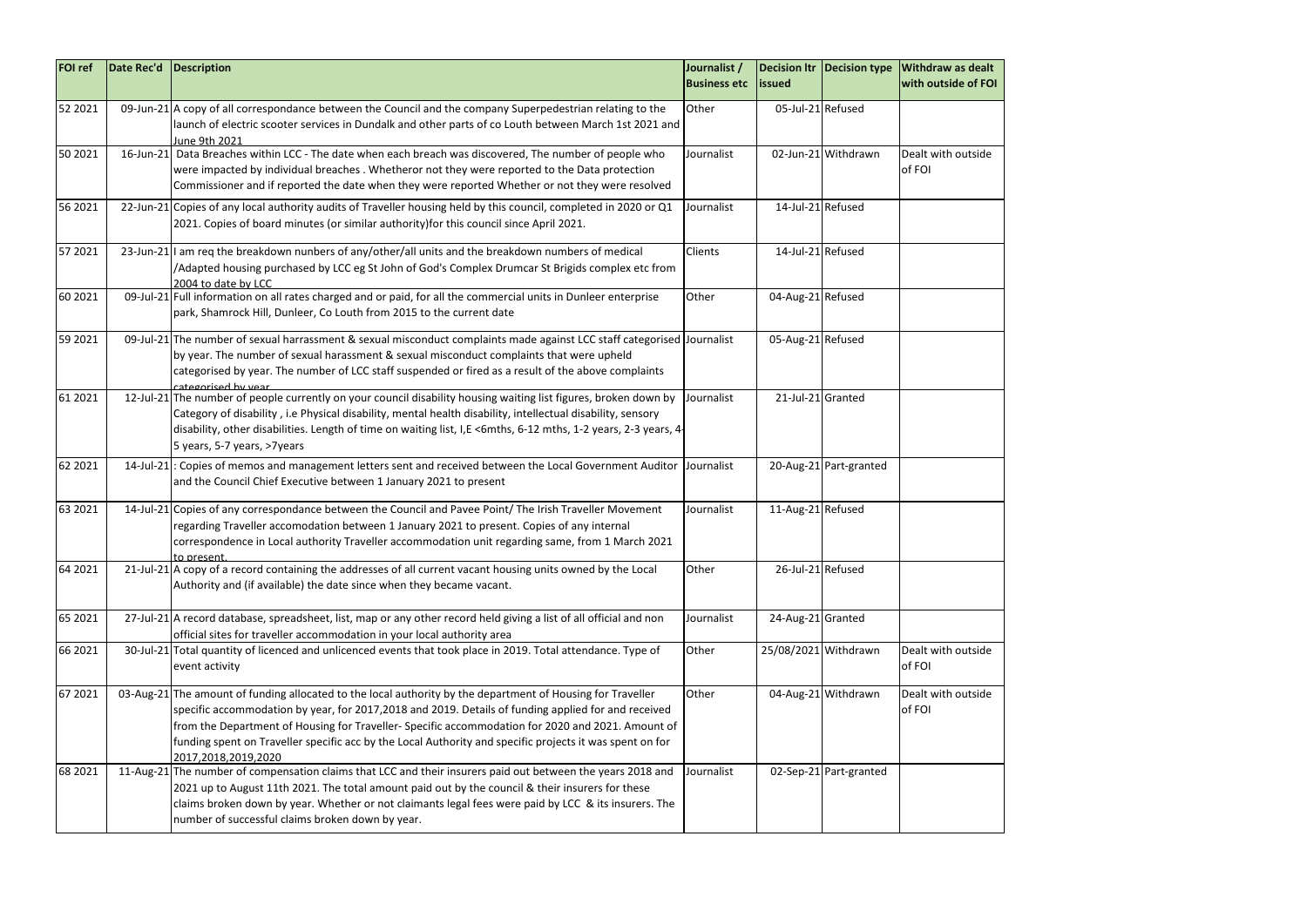

| <b>FOI ref</b> | Date Rec'd | Description                                                                                                                                                                                                                                                                                                                                                                                                                                                                                              | Journalist /<br><b>Business etc</b> | <b>lissued</b>    |                        | Decision Itr   Decision type   Withdraw as dealt<br>with outside of FO |
|----------------|------------|----------------------------------------------------------------------------------------------------------------------------------------------------------------------------------------------------------------------------------------------------------------------------------------------------------------------------------------------------------------------------------------------------------------------------------------------------------------------------------------------------------|-------------------------------------|-------------------|------------------------|------------------------------------------------------------------------|
| 69 2021        |            | 17-Aug-21 All information LCC use of notices issued pursuant to S.10 of the Housing act 1992 from 2016 to date.<br>The number of Section 10 notices issued in each year of the relevant period. The subsection of s.10 of<br>the Housing act 1992 that was invoked. The number of Section 10 notices that led to the removal and<br>storage of a temporary dwelling and the number of Section 10 Notices that led to a prosecution.                                                                      | <b>Business</b>                     | 06-Sep-21 Granted |                        |                                                                        |
| 70 2021        |            | 23-Aug-21 Copies of all correspondance exchanged by LCC regarding the issue of malodour and effluent at the<br>Glanbia Milk processing plant.                                                                                                                                                                                                                                                                                                                                                            | <b>Business</b>                     |                   | 24-Sep-21 Part-granted |                                                                        |
| 71 2021        |            | 30-Aug-21 Planning application file ref 06 902, LCC Roads Section, requesting record LP 3161-0 Rock Road and<br>Seafield Road Improvement Scheme                                                                                                                                                                                                                                                                                                                                                         | Clients                             |                   | 01-Sep-21 Withdrawn    | Records in the<br>public domain                                        |
| 72 2021        |            | 31-Aug-21 LED Street Lights. I am seeking any correspondence/representations from members of the public,<br>politicians, businesses or NGOs on this subject in these years 2020 2021                                                                                                                                                                                                                                                                                                                     | Journalist                          | 05-Oct-21 Granted |                        |                                                                        |
| 73 2021        |            | 01-Sep-21 The number of parkng fines issued by LCC between 2016-2020 with a general breakdown of where the Journalist<br>fines were issued, ie Dundalk, Drogheda, Ardee etc; 2 The total revenue generated by LCC through<br>parking fines between 2016-2020; 3. The number of fines which were paid on time time between the<br>period 2016-2020; 4. The number of fines which were paid late between the period 2016-2020; 5. The<br>number of fines which were not paid betweeen the period 2016-2020 |                                     | 28-Sep-21 Granted |                        |                                                                        |
| 80 20 21       |            | 02-Sep-21 Under the FOI Act 2014, I am seeking information on and /or records of the following: Reports and<br>complaints about anti-social behaviour in council housing estates owned by this local authority from<br>March 2021 to date                                                                                                                                                                                                                                                                | Journalist                          |                   | 29-Sep-21 Part-granted |                                                                        |
| 79 2021        |            | 06-Sep-21 A list of all artwork commissioned and the cost involved with it, for each of the years,<br>2016,2017,2018,2019, 2020 and the first 6 months of 2021. Plese give a breakdown of costs by<br>individual commission. A list of all artwork purchased and the cost associated and for each of the<br>years, 2016,2017,2018,2019, 2020 and the first 6 months of 2021. Plese give a breakdown of costs by<br>individual itam                                                                       | Journalist                          | 27-Sep-21 Granted |                        |                                                                        |
| 82 2021        |            | 15-Sep-21 20 U 153 Alleged unauthorised machinery compound and unauthorised change of use of land for the<br>storage of steel containers at CastletowncoolInternal instructions by the Planning Enforcement Officer<br>and report on foot of the decision dated 14th September. Reports by the Planning Enforcement<br>Officer on previous inspections to the property prior to the inspection of foot of which the decision<br>was made. Any other documents relating to the issue or the decision      | Clients                             | 06-Oct-21 Granted |                        |                                                                        |
| 84 2021        |            | 24-Sep-21 How many people with a disability are currently on the social housing list with LCC. If possible can you<br>break down those numbers to tell me how long those people have been on the waiting list, ie x<br>amount waiting less than a year x amount between 1 and 3 years x amount between 3 and 5 years x<br>amount between 5 and 10 years and amount waiting more than ten years                                                                                                           | Journalist                          | 11-Oct-21 Granted |                        |                                                                        |
| 90 20 21       |            | 28-Sep-21 The volume of visible litter relating to nitrous oxide use collected by County Council staff/bins in 2021.<br>The volume of visible litter relating to nitrous oxide use collected by LCC staff/bins in 2020 and for<br>years 2019,2018 and 2010-2017                                                                                                                                                                                                                                          | Other                               | 15-Oct-21 Refused |                        |                                                                        |
| 87 2021        |            | 28-Sep-21 The name(s) and dates of employment of Louth COCO Social Worker (s) from 2004 to date.                                                                                                                                                                                                                                                                                                                                                                                                         | Clients                             | 22-Oct-21 Refused |                        |                                                                        |
| 91 2021        |            | 29-Sep-21 Data about payments made by LCC to external suppliers for purchases of goods and services between<br>2020-01-01 and 2020-12-31. I am requesting the name of the supplier, The suppliers VAT identification<br>number. The total amount paid to the supplier during the year 2020 for purchases of goods and<br>services. The amounts can either be including or excluding VAT. The request only regards suppliers to<br>whom the organisation has paid €5000 or more during 2020               | Other                               | 26-Oct-21 Refused |                        |                                                                        |
| 92 2021        |            | 01-Oct-21 Copies of all records held referring or relating to the initiative to grow wild flowers at an area in St<br>Patrick's Cemetery in Dowdallshill.                                                                                                                                                                                                                                                                                                                                                | Journalist                          | 22-Oct-21 Granted |                        |                                                                        |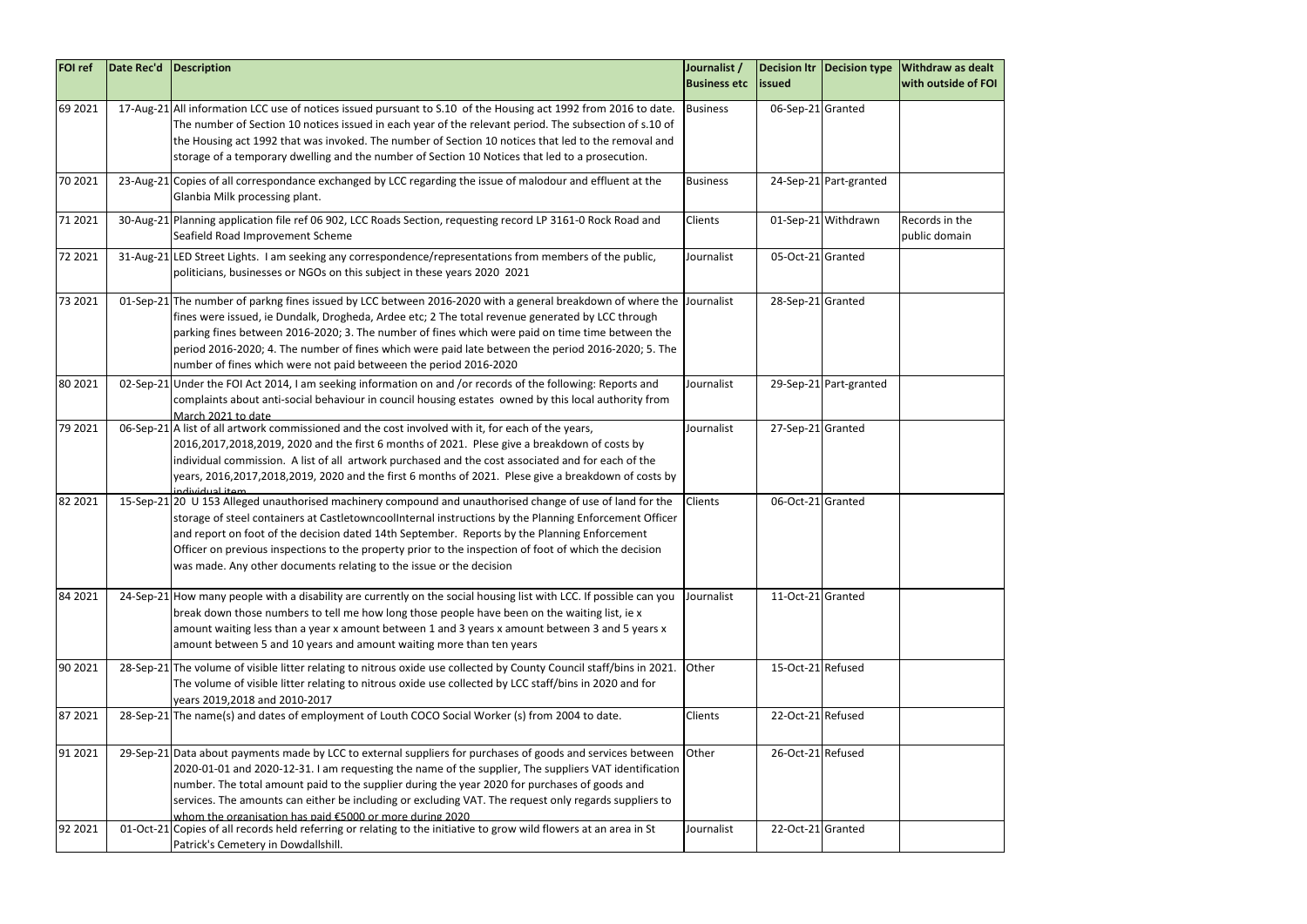| <b>FOI ref</b> | Date Rec'd | Description                                                                                                                                                                                                                                                                                                                                                                                                                                                                                                                           | Journalist /<br><b>Business etc</b> | <b>lissued</b>    |                        | Decision Itr   Decision type   Withdraw as dealt<br>with outside of FO |
|----------------|------------|---------------------------------------------------------------------------------------------------------------------------------------------------------------------------------------------------------------------------------------------------------------------------------------------------------------------------------------------------------------------------------------------------------------------------------------------------------------------------------------------------------------------------------------|-------------------------------------|-------------------|------------------------|------------------------------------------------------------------------|
| 94 2021        |            | 06-Oct-21 A record of number of residential units owned by LCC on Oct 1, 2021. This should include a breakdown Journalist<br>of the types of residential property. A record of the no of residential units in the possession of the local<br>authority that were vacant/not used by tenant on Oct 1, 2021. A record fo the no of residential units<br>being let/leased to the local authority. This should include a breakdown fo the types of residential<br>property                                                                |                                     | 06-Dec-21 Deemed  | refusal                |                                                                        |
| 95 2021        |            | 06-Oct-21 The no of inquests currently waiting to be opened in Louth. The number of inquests currently which<br>have been opened but are waiting to be heard in full in Louth. The longest length of time currently<br>since a person has died that an inquest has not yet been opened into their death. The number of<br>inquests which are waiting to be opened for the corresponsing dates in 2020,2019,2018, 2017 and<br>2016. Letters of concern from relatives, legal representatives or public reps regarding the wait         | Journalist                          |                   | 12-Oct-21 Withdrawn    | Not for LCC                                                            |
| 89 2021        |            | 07-Oct-21 Any letters, documents or correspondance from the past two years between LCC and Louth Fire<br>Brigade regarding fire safety issues in homes/housing estates in the LCC area. Any letters, documents<br>or correspondence from the past two years between LCC and Management companies regarding fire<br>safety issues in homes/housing estates in LCC                                                                                                                                                                      | Journalist                          |                   | 04-Nov-21 Part-granted |                                                                        |
| 97 2021        |            | 08-Oct-21 Public footpath just past Leavy's Options outside the clothes shop known as Bourbon/Buttons on<br>Clanbrassil street. All works affecting the surface of the subject footpath, and /or in connection with all<br>utilites services fixtures/fittings on adjacent to over or under same, including the excavation<br>construction maintenance repair thereof for the period of two years up to and including 6th July 2018.<br>All road opening licences or permissions sought and granted period two years including 6/7/18 | Clients                             | 03-Nov-21 Granted |                        |                                                                        |
| 98 2021        |            | 11-Oct-21 Copies of all Minutes of County Council Meetings which refer to County Louth Beekeepers association<br>or which has any reference to beekeepers for the period 1st October 2018 to present date                                                                                                                                                                                                                                                                                                                             | Clients                             | 01-Nov-21 Refused |                        |                                                                        |
| 99 2021        |            | 12-Oct-21 Info on financial benefits of Council's preparing for a zero carbon economy. What are total rates from<br>all sources in your Council. What are total rates from renewable energy projects in your Council for the<br>following: Anaerobic Digestors, Biomass to energy plant. Hydro Electric like the Ardnacrusa Dam,<br>Landfill gas sites, Energy Storage facilites, photo voltaic installations, wind farms, Total income from<br>renewable energy system                                                               | Other                               |                   | 09-Nov-21 Part-granted |                                                                        |
| 101 2021       |            | 13-Oct-21 Planning permissions approved by the Council for the building of a new data centre or the conversion<br>of a pre-existing premises to a data centre from 2015 to present. Complaints received by the council<br>relating to data centres in 2020 and to date in 2021 and the responses.                                                                                                                                                                                                                                     | Journalist                          |                   | 27-Oct-21 Withdrawn    |                                                                        |
| 102 2021       |            | 14-Oct-21 The amount of money the Council has spent on street cleaning and removing litter since January 2021<br>to date                                                                                                                                                                                                                                                                                                                                                                                                              | Journalist                          | 03-Nov-21 Granted |                        |                                                                        |
| 103 2021       |            | 14-Oct-21 Who is legally responsible for the tenants behaviour in a named house in Louth. Can you send me a<br>copy of your contract with the Dublin Simon please. Also can I request in writing do people on Drugs<br>etc have to be in recovery or not before being put into a house or do the Residents just have to live<br>with drug users beside them.                                                                                                                                                                          | Other                               | 11-Nov-21 Refused |                        |                                                                        |
| 108 2021       |            | 21-Oct-21 In Infrastructure and Planning/Road section. 1: Folio status between 2005 and 2021 including<br>ownership details. 2: Any valuaton carried out between 2005 and 2021. 3: Inclusion in any contract of<br>works carried out or planned by LCC between 2005 and 2021. 4: Inclusion of the folio and property in<br>any format provided as official documentation to support submissions made for funding purposes<br>between 2005 and 2021                                                                                    | Clients                             |                   | 29/11/2021 Withdrawn   | Withdrawn and<br>dealt with outside<br>of FOI                          |